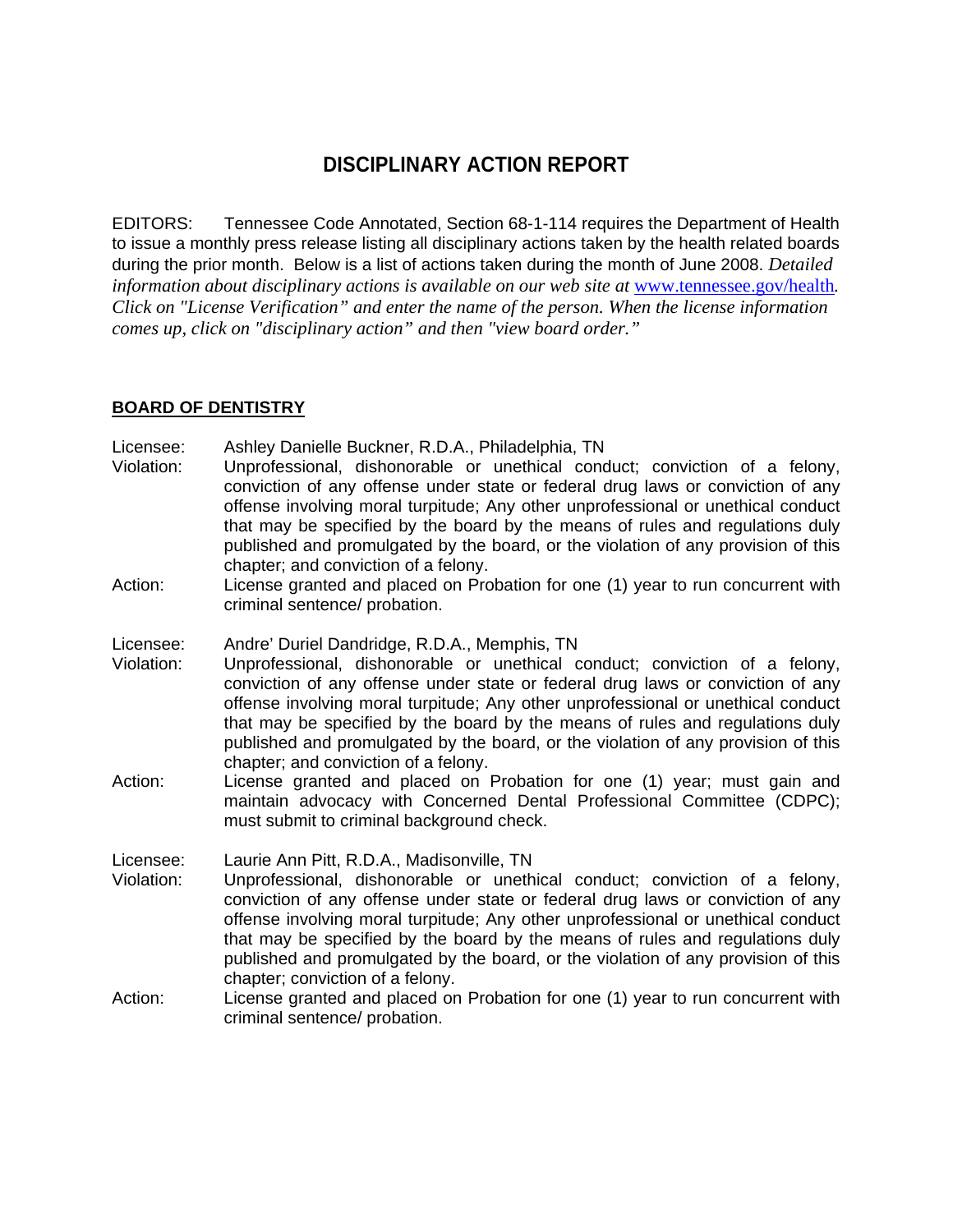Licensee: Renee Carmell Rufus, R.D.A., Memphis, TN

- Violation: Unprofessional, dishonorable or unethical conduct; conviction of a felony, conviction of any offense under state or federal drug laws or conviction of any offense involving moral turpitude; Any other unprofessional or unethical conduct that may be specified by the board by the means of rules and regulations duly published and promulgated by the board, or the violation of any provision of this chapter; and conviction of a felony.
- Action: License granted and placed on Probation to run concurrent with criminal sentence/ probation.

#### **BOARD OF EMERGENCY MEDICAL SERVICES**

Licensee: Carestat Emergency Medical Services, Inc., Memphis TN

Violation: Failure to report patient care which accurately reflects the evaluation and treatment of each patient; performing or attempting to emergency care techniques or procedures without the proper permission, license, certification, training, medical direction, or otherwise engaging in unethical practices or conduct; assigning persons to perform functions contrary to this part or rules and regulations of the board; failure of the owner or provider of any ambulance or emergency medical service to ensure compliance by such service and its personnel with the provisions of this part and all regulations promulgated hereunder; records required to be kept by licensees and permittees: each ambulance service and invalid vehicle operator, licensed or permitted by the department shall maintain the following: run records; dispatch and run records shall be provided for every call to which an ambulance responds or when a patient is evaluated, treated, or transported; including information in accordance with the following requirements…; An ambulance equipment inventory shall be recorded not less than every three (3) days for each vehicle reflecting an accurate status of patient care equipment, safety devices, and supplies – Each service shall adopt forms or procedures appropriate to this purpose which shall be available for inspection reflecting status of a period of at least three (3) months; Each service shall require and document continuing education of at least twelve (12) hours for seventy-five percent (75%) of emergency car personnel; no person, either owner, agent, or otherwise, shall furnish, operate, conduct, maintain, advertise or otherwise engage in or profess to engage in the business or service of transporting patients upon the streets, highways or airways within this state, or the provision of emergency medical services in the state, unless such person complies with the provisions of this part and regulations pursuant to this part; EMS personnel shall exercise the skills and abilities needed to render appropriate emergency medical care and provide emergency medical services in accordance with authorized procedures in the respective level of training, and shall administer care to patients based upon knowledge and application of principles derived from accepted practice and medical approval, and shall fully comply with the board's regulations governing activities and performance for the category of license or certification; an EMT, physician or nurse shall accompany and attend every patient transported by ambulance in this state. Action: License Revoked

Licensee: Dana W. Frary, E.M.T-P., Cottontown, TN

Violation: Assigned persons to perform functions contrary to this part or rule and regulations of the board; unethical practices and conduct: delegating, assisting,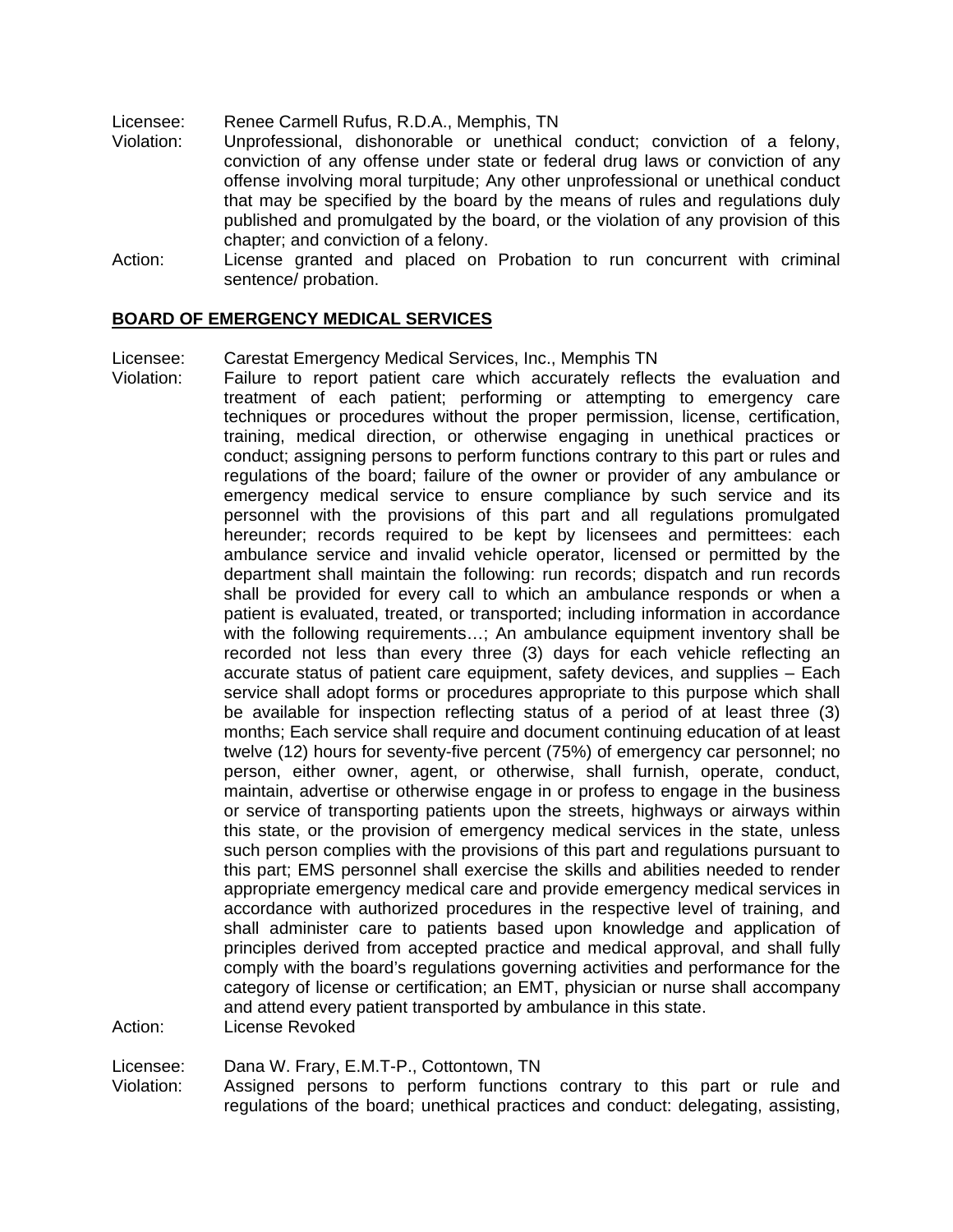or advising a person to perform professional responsibilities or procedures when the licensee knows, or has reason to know, that such person is not qualified by training, experience, or license to perform such procedures.

Action: License placed on Probation for two (2) years.

Licensee: Charles D. Hucklebee, E.M.T.IV, Knoxville, TN

Violation: Performed or attempted emergency care techniques or procedures permission, license, certification, training, medical direction or otherwise engaged in unethical practices or conduct: Unethical practices and conduct ; accepted and performed, or attempted to perform, professional responsibilities which the licensee knows, or has reason to know, that he is not competent to perform.

Action: License placed on Probation for one (1) year.

# **BOARD OF MEDICAL EXAMINERS**

| Licensee:  | Dennis Charles Arellano, Unlicensed, Tullahoma, TN                     |
|------------|------------------------------------------------------------------------|
| Violation: | Unprofessional, dishonorable or unethical conduct; unlicensed practice |
| Action:    | Assessed \$30,000.00 in civil penalties, plus costs                    |

# **BOARD OF NURSING**

- Licensee: Suzy Bingham, L.P.N., Stantonville, TN
- Violation: Unfit or incompetent by reason of negligence, habits, or other cause; is addicted to alcohol or drugs to the degree of interfering with nursing duties; guilty of unprofessional conduct; unauthorized use or removal of narcotics, drugs, supplies, or equipment from any health care facility, school, institution, or other work place location; use of any intoxicating beverage or the illegal use of any narcotic or dangerous drug while on duty in any health care facility, school, institution, or other work place location; being under the influence of alcoholic beverages, or under the influence of drugs which impair judgment while on duty in any health care facility, school, institution or other work place location; and engaging in acts of dishonesty which relate to the practice of nursing. Action: License Revoked; assessed \$1,000.00 in civil penalties, plus costs.

Licensee: Deborah R. Brooks, L.P.N., Waverly, TN

Violation: Is guilty of a crime; unprofessional conduct; and engaging in acts of dishonesty which relate to the practice of nursing.

Action: License Revoked.

Licensee: Brenda Ciuffini, R.N., Hendersonville, TN

Violation: Unfit or incompetent by reason of negligence, habits, or other cause; is addicted to alcohol or drugs to the degree of interfering with nursing duties; guilty of unprofessional conduct; unauthorized use or removal of narcotics, drugs, supplies, or equipment from any health care facility, school, institution, or other work place location; the use of any intoxicating beverage or the illegal use of any narcotic or dangerous drug while on duty in any health care facility, school, institution, or other work place location; and being under the influence of alcoholic beverages, or under the influence of drugs which impair judgment while on duty in any health care facility, school, institution or other work place location. Action: License Revoked.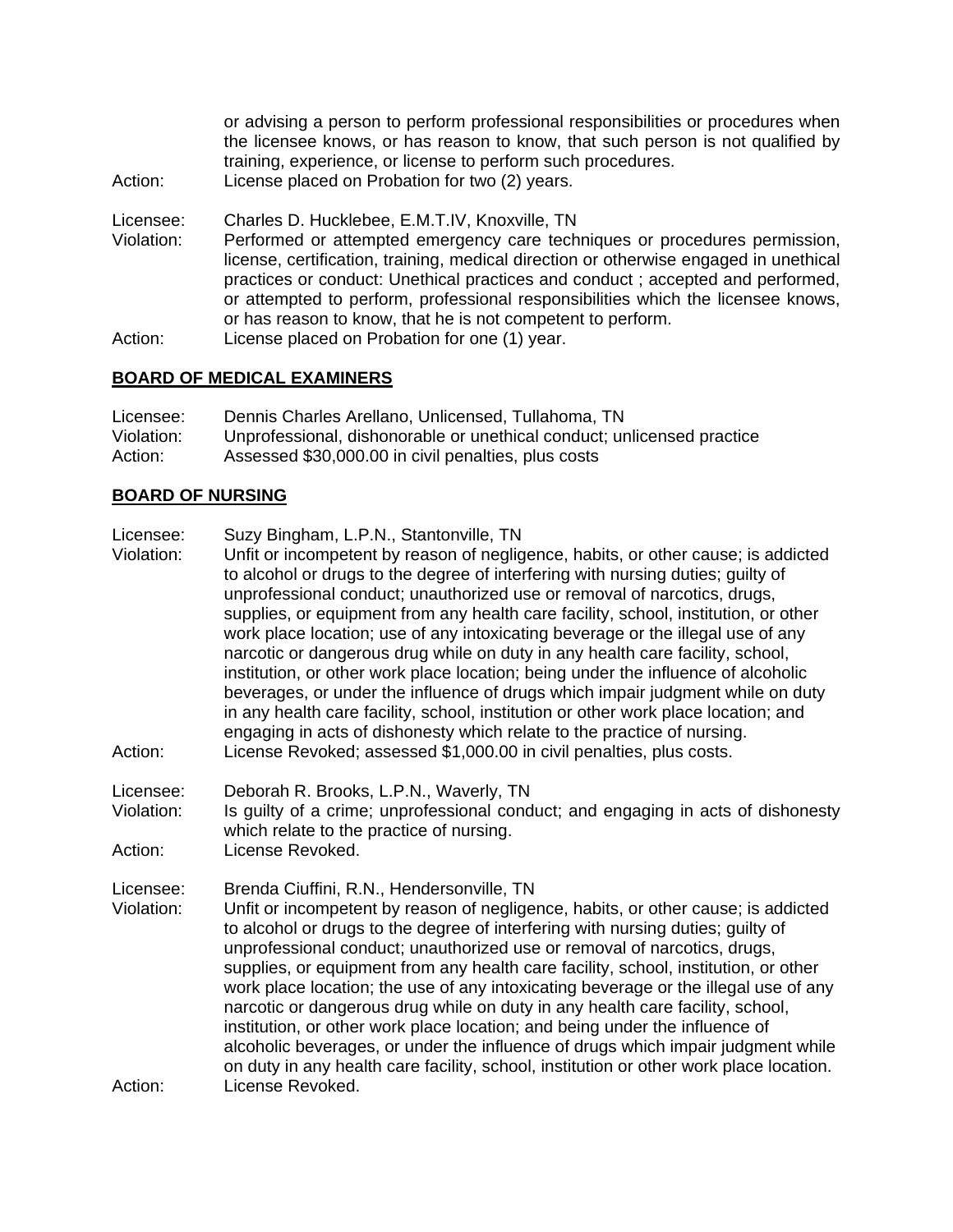| Licensee:<br>Violation:<br>Action: | Carol Cloyd, R.N., Johnson City, TN<br>Addicted to alcohol or drugs to the degree of interfering with nursing duties; and<br>practicing professional nursing in a manner inconsistent with T.C.A. § 63-7-103.<br>License Suspended; must meet certain terms and conditions; assessed costs                                                                                                                                                                                                                                                                                                                                                                                                                                                                                                                                                                                                                                                                                                                                                                                                                                                                                                                                                                                                                                                                                        |
|------------------------------------|-----------------------------------------------------------------------------------------------------------------------------------------------------------------------------------------------------------------------------------------------------------------------------------------------------------------------------------------------------------------------------------------------------------------------------------------------------------------------------------------------------------------------------------------------------------------------------------------------------------------------------------------------------------------------------------------------------------------------------------------------------------------------------------------------------------------------------------------------------------------------------------------------------------------------------------------------------------------------------------------------------------------------------------------------------------------------------------------------------------------------------------------------------------------------------------------------------------------------------------------------------------------------------------------------------------------------------------------------------------------------------------|
| Licensee:<br>Violation:<br>Action: | Charlotte Eddings, R.N., Memphis, TN<br>Is quilty of a crime; unprofessional conduct; and engaging in acts of dishonesty<br>which relate to the practice of nursing.<br>License placed on Probation for no less than two (2) years to run concurrent with<br>Federal Probation.                                                                                                                                                                                                                                                                                                                                                                                                                                                                                                                                                                                                                                                                                                                                                                                                                                                                                                                                                                                                                                                                                                   |
| Licensee:<br>Violation:            | Pamela Frontera, R.N., Centerville, TN<br>Unfit or incompetent by reason of negligence, habits, or other cause; is addicted<br>to alcohol or drugs to the degree of interfering with nursing duties; guilty of<br>unprofessional conduct; making false or materially incorrect, inconsistent or<br>unintelligible entries in any patient records or in the records of any health care<br>facility, school, institution or other work place location pertaining to the obtaining,<br>possession or administration of any controlled substance as defined in the<br>Federal Controlled Substances Act; unauthorized use or removal of narcotics,<br>drugs, supplies, or equipment from any health care facility, school, institution, or<br>other work place location; being under the influence of alcoholic beverages, or<br>under the influence of drugs which impair judgment while on duty in any health<br>care facility, school, institution or other work place location; practicing<br>professional nursing in a manner inconsistent with T.C.A. § 63-7-103; and<br>engaging in acts of dishonesty which relate to the practice of nursing.                                                                                                                                                                                                                                |
| Action:                            | License Revoked; assessed costs.                                                                                                                                                                                                                                                                                                                                                                                                                                                                                                                                                                                                                                                                                                                                                                                                                                                                                                                                                                                                                                                                                                                                                                                                                                                                                                                                                  |
| Licensee:<br>Violation:            | Kathryn B. Graves, L.P.N., Memphis, TN<br>Is guilty of a crime; unprofessional conduct; has violated or attempted to violate,<br>directly or indirectly, or assisted in or abetted the violation of, or conspired to<br>violate, any provision of this chapter or any lawful order of the board issued<br>pursuant thereto.                                                                                                                                                                                                                                                                                                                                                                                                                                                                                                                                                                                                                                                                                                                                                                                                                                                                                                                                                                                                                                                       |
| Action:                            | License Revoked; assessed costs                                                                                                                                                                                                                                                                                                                                                                                                                                                                                                                                                                                                                                                                                                                                                                                                                                                                                                                                                                                                                                                                                                                                                                                                                                                                                                                                                   |
| Licensee:<br>Violation:            | Danielle Hart, L.P.N., Humboldt, TN<br>Is unfit or incompetent by reason of negligence, habits, or other cause; guilty of<br>unprofessional conduct; has violated or attempted to violate, directly or indirectly,<br>or assisted in or abetted the violation of, or conspired to violate, any provision of<br>this chapter or any lawful order of the board issued pursuant thereto; failure to<br>maintain a record for each patient which accurately reflects the nursing problems<br>and intervention for the patient and/or failure to maintain a record for each patient<br>which accurately reflects the name and title of the nurse providing care; making<br>false or materially incorrect, inconsistent or unintelligible entries in any patient<br>records or in the records of any health care facility, school, institution or other<br>work place location pertaining to the obtaining, possession or administration of<br>any controlled substance as defined in the Federal Controlled Substances Act;<br>unauthorized use or removal of narcotics, drugs, supplies, or equipment from any<br>health care facility, school, institution, or other work place location; being under<br>the influence of alcoholic beverages, or under the influence of drugs which impair<br>judgment while on duty in any health care facility, school, institution or other work |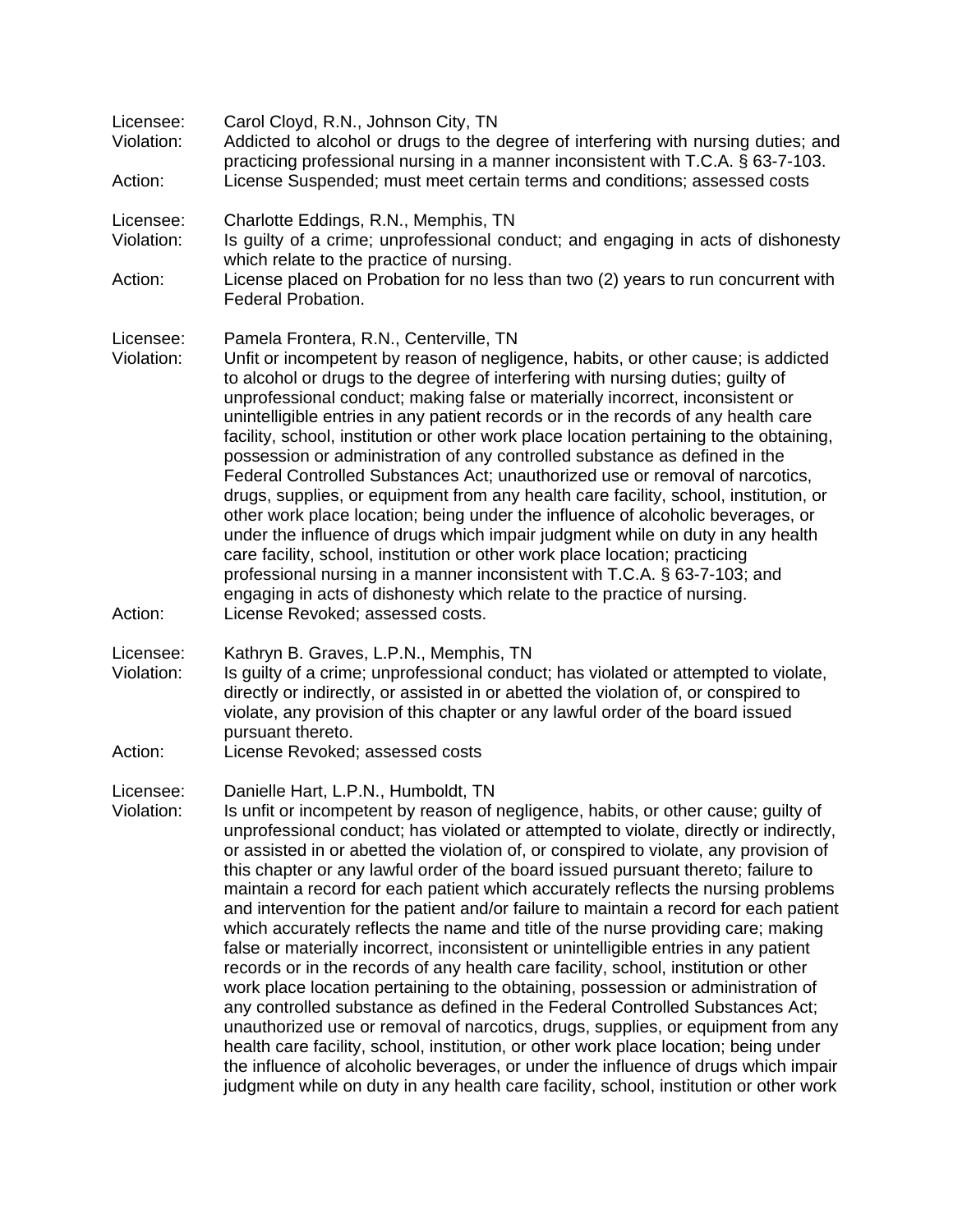| Action:                            | place location; and engaging in acts of dishonesty which relate to the practice of<br>nursing.<br>License Suspended; must meet certain terms and conditions; assessed costs.                                                                                                                                                                                                                                                                                                                                                                                                                                                                                                                                                                                                                                                                                                                                                                                                                                                                                                                                       |
|------------------------------------|--------------------------------------------------------------------------------------------------------------------------------------------------------------------------------------------------------------------------------------------------------------------------------------------------------------------------------------------------------------------------------------------------------------------------------------------------------------------------------------------------------------------------------------------------------------------------------------------------------------------------------------------------------------------------------------------------------------------------------------------------------------------------------------------------------------------------------------------------------------------------------------------------------------------------------------------------------------------------------------------------------------------------------------------------------------------------------------------------------------------|
| Licensee:<br>Violation:<br>Action: | Sonja Hicks, L.P.N., Kingsport, TN<br>Unprofessional conduct; failure to maintain a record for each patient which<br>accurately reflects the nursing problems and interventions for the patient and/or<br>failure to maintain a record for each patient which accurately reflects the name<br>and title of the nurse providing care; failing to report, through proper channels,<br>facts known to the individual regarding incompetent, unethical or illegal practice<br>of any health care provider.<br>License Suspended; must meet certain terms and conditions; assessed costs                                                                                                                                                                                                                                                                                                                                                                                                                                                                                                                                |
| Licensee:<br>Violation:<br>Action: | Beverly Kay Huff, L.P.N., Counce, TN<br>Unprofessional conduct; and action taken by another state.<br>License Revoked, assessed \$3,000.00 in civil penalties, plus costs.                                                                                                                                                                                                                                                                                                                                                                                                                                                                                                                                                                                                                                                                                                                                                                                                                                                                                                                                         |
| Licensee:<br>Violation:<br>Action: | William Jackson III, R.N., Monterey, TN<br>Is unfit or incompetent by reason of negligence, habit or other cause;<br>unprofessional conduct; has violated or attempted to violate, directly or indirectly,<br>or assisted in or abetted the violation of, or conspired to violate, any provision of<br>this chapter or any lawful order of the board issued pursuant thereto.<br>License Revoked; assessed costs                                                                                                                                                                                                                                                                                                                                                                                                                                                                                                                                                                                                                                                                                                   |
| Licensee:<br>Violation:<br>Action: | Brandy L. Jones, L.P.N., Friendsville, TN<br>Is unfit or incompetent by reason of negligence, habit or other cause; has<br>violated or attempted to violate, directly or indirectly, or assisted in or abetted the<br>violation of, or conspired to violate, any provision of this chapter or any lawful<br>order of the board issued pursuant thereto; unauthorized use or removal of<br>narcotics, drugs, supplies, or equipment from any heath care facility, school,<br>institution or other work place location; and engaging in acts of dishonesty which<br>relate to the practice of nursing.<br>License Suspended; must meet certain terms and conditions; assessed costs                                                                                                                                                                                                                                                                                                                                                                                                                                  |
| Licensee:<br>Violation:            | James L. Jones, R.N., Powell, TN<br>Unfit or incompetent by reason of negligence, habits, or other cause; guilty of<br>unprofessional conduct; failure to maintain a record for each patient which<br>accurately reflects the nursing problems and intervention for the patient and/or<br>failure to maintain a record for each patient which accurately reflects the name<br>and title of the nurse providing care; making false or materially incorrect,<br>inconsistent or unintelligible entries in any patient records or in the records of any<br>health care facility, school, institution or other work place location pertaining to<br>the obtaining, possession or administration of any controlled substance as<br>defined in the Federal Controlled Substances Act; unauthorized use or removal<br>of narcotics, drugs, supplies, or equipment from any health care facility, school,<br>institution, or other work place location; practicing professional nursing in a<br>manner inconsistent with T.C.A. § 63-7-103; and engaging in acts of dishonesty<br>which relate to the practice of nursing. |
| Action:                            | License Suspended for one (1) year; must meet certain terms and conditions;<br>assessed costs.                                                                                                                                                                                                                                                                                                                                                                                                                                                                                                                                                                                                                                                                                                                                                                                                                                                                                                                                                                                                                     |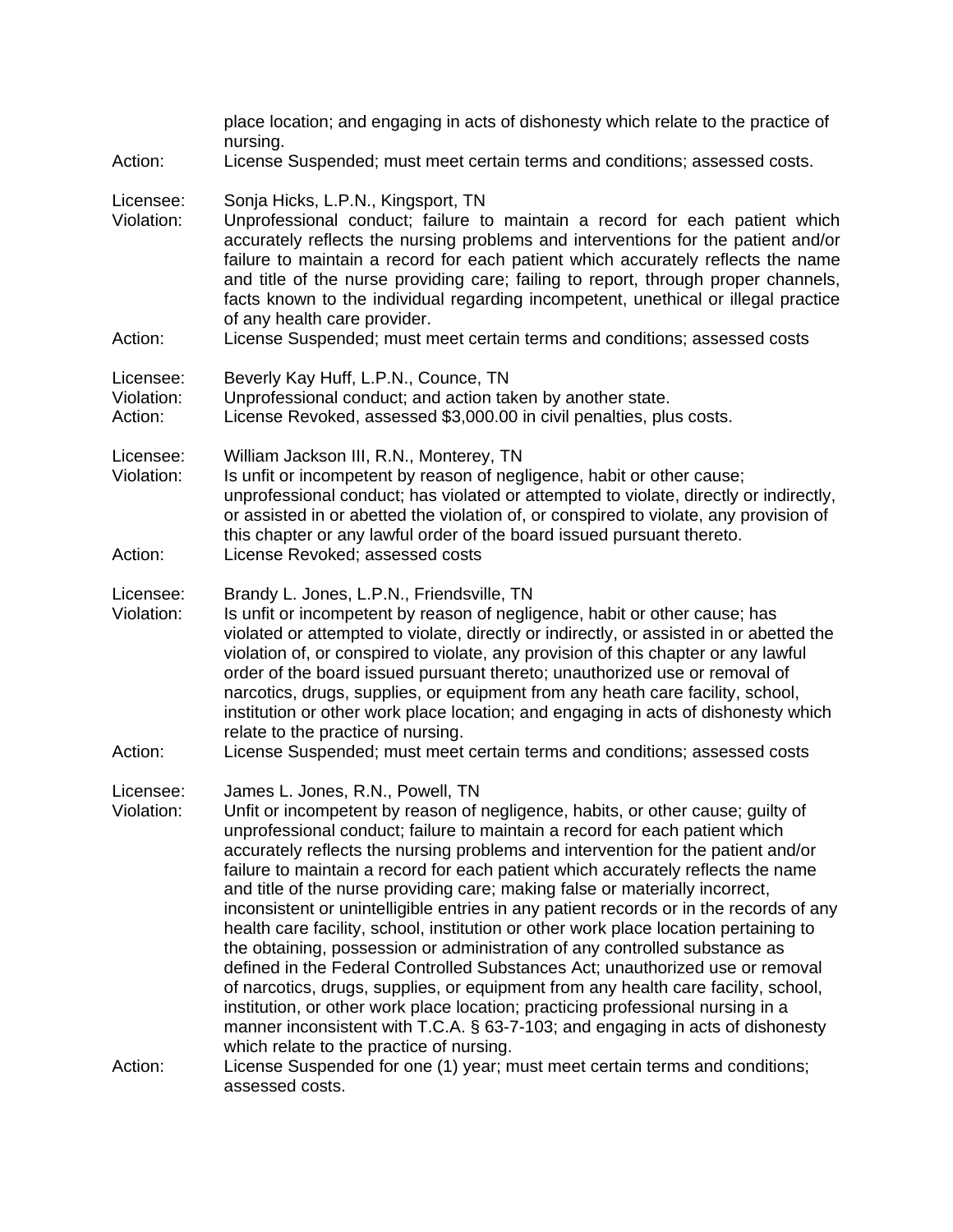Licensee: Regina Keele, L.P.N., Maryville, TN

- Violation: Is unfit or incompetent by reason of negligence, habit or other cause; unprofessional conduct; has violated or attempted to violate, directly or indirectly, or assisted in or abetted the violation of, or conspired to violate, any provision of this chapter or any lawful order of the board issued pursuant thereto; intentionally or negligently causing physical or emotional injury to a patient; abandoning or neglecting a patient requiring nursing care; failing to take appropriate action in safeguarding the patient from incompetent health care practices; practicing practical nursing in a manner inconsistent with T.C.A. § 63-7-108; and engaging in acts of dishonesty which relate to the practice of nursing.
- Action: License placed on Probation fo not less than one (1) year; employer must submit quarterly reports on job performance

#### Licensee: Teresa Keller, A.P.N., R.N., Nashville, TN

Violation: Is unfit or incompetent by reason of negligence, habits, or other cause; unprofessional conduct; failure to maintain a record for each patient which accurately reflects the nursing problems and interventions for the patient and/or failure to maintain a record for each patient which accurately reflects the name and title of the nurse providing care; over-prescribing, or prescribing in a manner inconsistent with O.C.R.R.S.T. 1000-4-.08 and 1000-4-.09; practicing professional nursing in a manner inconsistent with T.C.A. § 63-7-103; prescribing, ordering, administering, or dispensing controlled substances for pain will be considered to be for a legitimate purpose if based upon accepted scientific knowledge of the treatment of pain, including intractable pain, not in contravention of applicable state or federal law, and if prescribed, ordered, administered, or dispensed in compliance with the following guidelines were appropriate and as is necessary to meet the individual needs of the patient; performed an appropriate history and physical examination; made a diagnosis based upon the examination and all diagnostic and laboratory tests consistent with good health care; formulated a therapeutic plan, and discussed it along the basis for it and the risks and benefits of various treatments options, a part of which might be the prescription or dispensed drug, with the patient; and insured availability of the Advanced Practice Nurse with proper authority to prescribe, or coverage for the patient for appropriate follow-up care.

Action: A.P.N., license Revoked. R.N. license placed on Probation for one (1) year.

Licensee: Edwin, T. King, R.N., Johnson City, TN

terms and conditions.

Violation: Is unfit or incompetent by reason of negligence, habit or other cause; unprofessional conduct; has violated or attempted to violate, directly or indirectly, or assisted in or abetted the violation of, or conspired to violate, any provision of this chapter or any lawful order of the board issued pursuant thereto; and engaging in acts of dishonesty which relate to the practice of nursing. Action: License placed on Probation for no less than one (1) year; must meet certain

Licensee: Shelley Renee Krajnik, L.P.N., Maryville, TN

Violation: Is unfit or incompetent by reason of negligence, habits, or other cause; is addicted to alcohol or drugs to the degree of interfering with nursing duties; unauthorized use or removal of narcotics, drugs, supplies, or equipment from any health care facility, school, institution, or other work place location; unprofessional conduct; the use of any intoxicating beverages, or the illegal use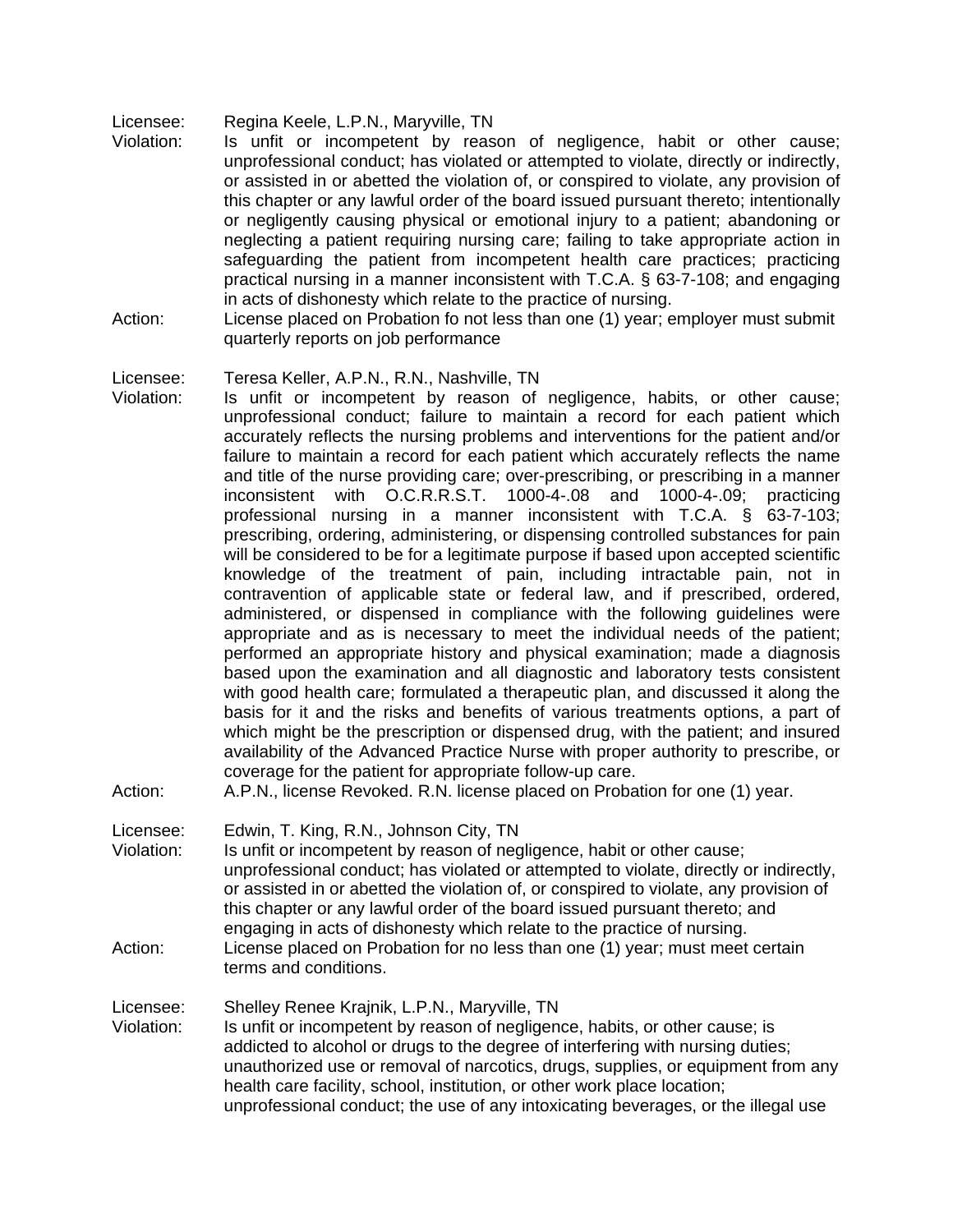of any narcotic or dangerous drug while on duty in any health care facility, school, institution, or other work place location; being under the influence of alcoholic beverages, or under the influence of drugs which impair judgment while on duty in any health care facility, school, institution or other work place location; and engaging in acts of dishonesty which relate to the practice of nursing. Action: License placed on Probation for no less than three (3) years; must meet certain terms and conditions.

Licensee: Ann Lynette Lloyd, L.P.N., Dickson, TN

- Violation: Is unfit or incompetent by reason of negligence, habit or other cause; unprofessional conduct; has violated or attempted to violate, directly or indirectly, or assisted in or abetted the violation of, or conspired to violate, any provision of this chapter or any lawful order of the board issued pursuant thereto; abandoning or neglecting a patient requiring nursing care; unauthorized use or removal or narcotics, drugs, supplies, or equipment from any health care facility, school, institution or other work place location; impersonating another licensed practitioner; and engaging in acts of dishonesty which relate to the practice of nursing.
- Action: License Revoked; assessed costs.

#### Licensee: Nancy Lowery, R.N., McEwen, TN

- Violation: Guilty of fraud or deceit in procuring or attempting to procure a license in practical nursing; guilty of a crime; is addicted to alcohol or drugs to the degree of interfering with nursing duties; unprofessional conduct; making false or materially incorrect, inconsistent or unintelligible entries in any patient records or in the records of any health care facility, school, institution or other work place location pertaining to the obtaining, possessing or administration of any controlled substance as defined in the Federal Controlled Substances Act; unauthorized use or removal of narcotics, drugs, supplies, or equipment form any health care facility, school, institution, or other work place location; the use of any intoxication beverage or the illegal use of any narcotic or dangerous drug while in any Health Care Facility, school, institution or other work place location; being under the influence of alcoholic beverages or under the influence of drugs which impair judgment while on duty in any health care facility, school, institution or other work place location; and engaging in acts of dishonesty which relate to the practice of nursing.
- Action: License placed on Probation for no less than five (5) years; must meet certain terms and conditions.

Licensee: Elizabeth, Maness, L.P.N., Lexington, TN

Violation: Is unfit or incompetent by reason of negligence, habit or other cause; unprofessional conduct; has violated or attempted to violate, directly or indirectly, or assisted in or abetted the violation of, or conspired to violate, any provision of this chapter or any lawful order of the board issued pursuant thereto; and engaging in acts of dishonesty which relate to the practice of nursing. Action: License Revoked; assessed costs

Licensee: Robin Martin, L.P.N., Smyrna, GA Violation: Is addicted to alcohol or drugs to the degree of interfering with nursing duties; guilty of unprofessional conduct; the use of any intoxication beverage or the illegal use of any narcotic or dangerous drug while in any Health Care Facility,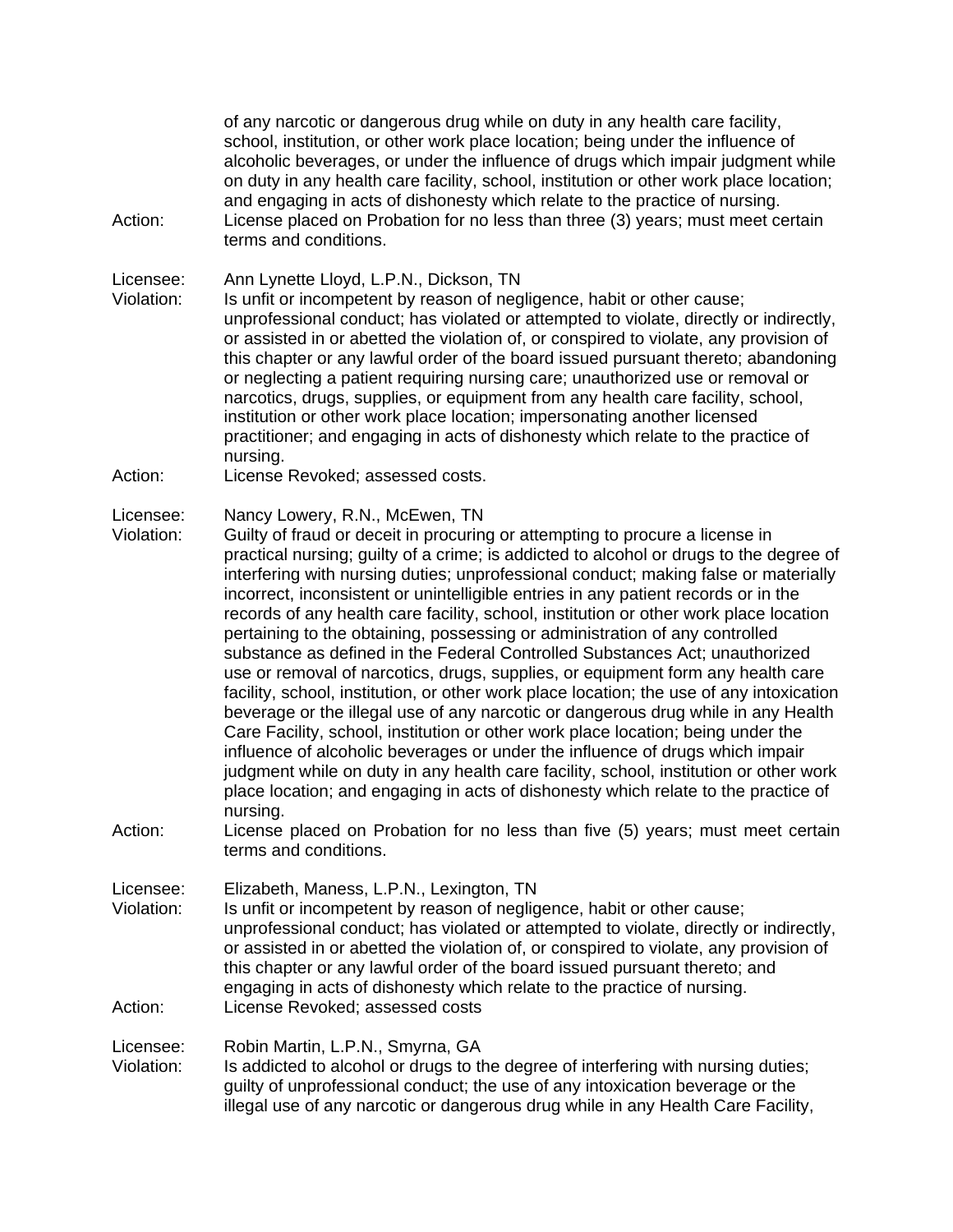school, institution or other work place location; being under the influence of alcoholic beverages or under the influence of drugs which impair judgment while on duty in any health care facility, school, institution or other work place location. Action: License placed on Probation until completion of contract with Ridgeview Institute and receives TNPAP advocacy; and assessed costs

Licensee: Connie Martin-Hall, R.N., Knoxville, TN

Violation: Is guilty of fraud or deceit in procuring or attempting to procure a license in practical nursing; guilty of a crime; is unfit or incompetent by reason of negligence, habit or other cause; is addicted to alcohol or drugs to the degree of interfering with nursing duties; unprofessional conduct; has violated or attempted to violate, directly or indirectly, or assisted in or abetted the violation of, or conspired to violate, any provision of this chapter or any lawful order of the board issued pursuant thereto; the use of any intoxication beverage or the illegal use of any narcotic or dangerous drug while in any Health Care Facility, school, institution or other work place location; being under the influence of alcoholic beverages or under the influence of drugs which impair judgment while on duty in any health care facility, school, institution or other work place location; practicing professional nursing in a manner inconsistent with T.C.A. § 63-7-103; and engaging in acts of dishonesty which relate to the practice of nursing. Action: License Revoked.

Licensee: Rosemarie J. McGee, R.N., Hohenwald, TN

Violation: Is unfit or incompetent by reason of negligence, habits, or other cause; is addicted to alcohol or drugs to the degree of interfering with nursing duties; guilty of unprofessional conduct; has violated or attempted to violate, directly or indirectly, or assisted in or abetted the violation of, or conspired to violate, any provision of this chapter or any lawful order of the board issued pursuant thereto; failure to maintain a record for each patient which accurately reflects the nursing problems and intervention for the patient and/or failure to maintain a record for each patient which accurately reflects the name and title of the nurse providing care; unauthorized use or removal of narcotics, drugs, supplies, or equipment from any health care facility, school, institution, or other work place location; the use of any intoxicating beverages or under the influence of drugs which impair judgment while on duty in any health care facility, school, institution or other work place location; being under the influence of alcoholic beverages, or under the influence of drugs which impair judgment while on duty in any health care facility, school, institution or other work place location; action taken by another state. Action: License Revoked.

Licensee: Melissa Messer, L.P.N., Newport, TN

Violation: Is unfit or incompetent by reason of negligence, habits or other cause; is addicted to alcohol or drugs to the degree of interfering with nursing duties; unprofessional conduct; has violated or attempted to violate, directly or indirectly, or assisted in or abetted the violation of, or conspired to violate, any provision of this chapter or any lawful order of the board pursuant thereto; the use of any intoxicating beverage or the illegal use of any narcotic or dangerous drug while on duty in any health care facility, school, institution, or other work place location; being under the influence of drugs which impair judgment while on duty in any health care facility, school, institution or other work place location; and engaging in acts of dishonesty which relate to the practice of nursing.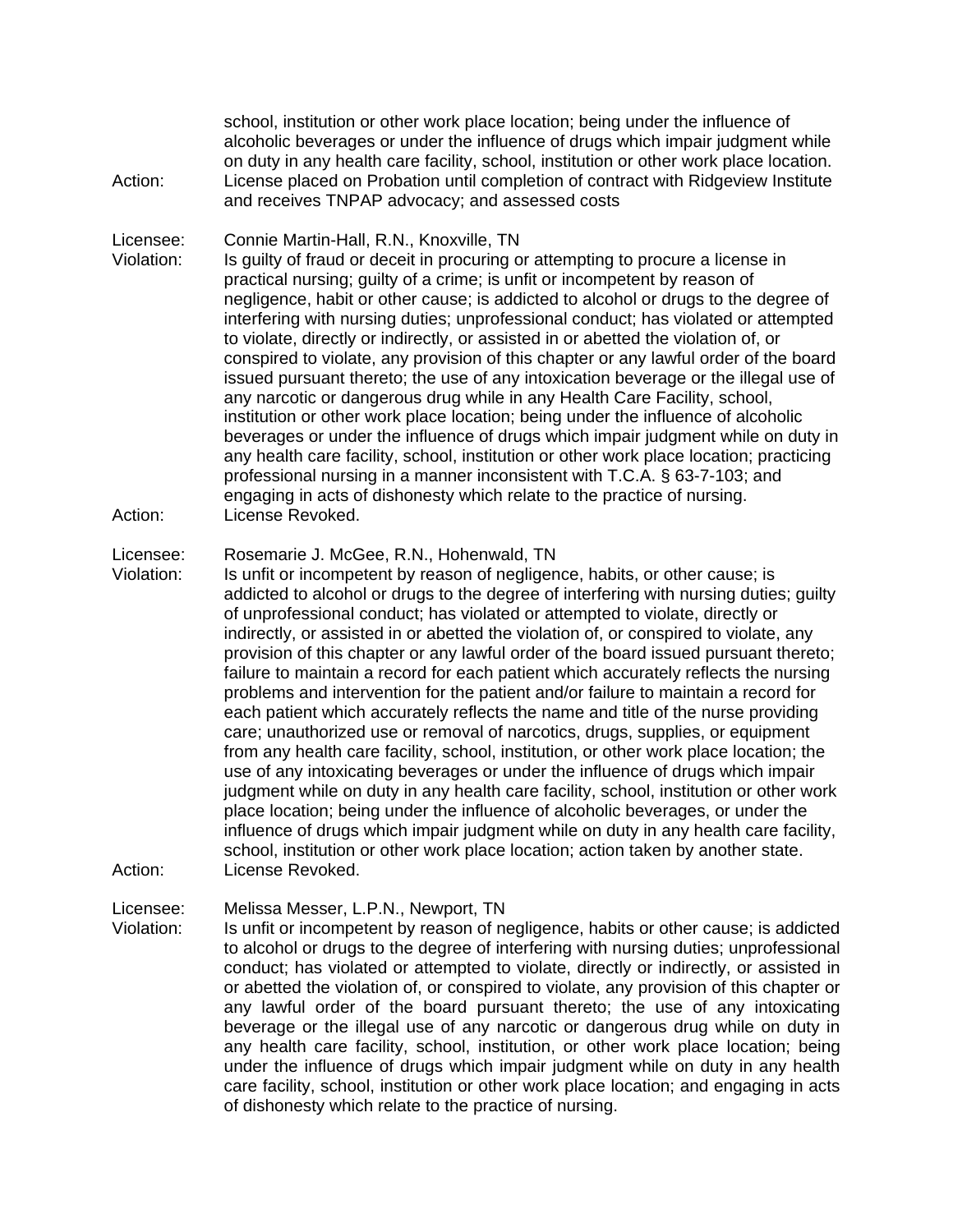Action: License Suspended; must meet certain terms and conditions; assessed \$3,000.00 in civil penalties, plus costs.

Licensee: Karen V. Moore, L.P.N., Memphis, TN

- Violation: Is addicted to alcohol or drugs to the degree of interfering with nursing duties; guilty of unprofessional conduct; the use of any intoxicating beverage or the illegal use of any narcotic or dangerous drug while on duty in any health care facility, school, institution, or other work place location; and being under the influence of alcoholic beverages, or under the influence of drugs which impair judgment while on duty in any health care facility, school, institution or other work place location.
- Action: License Revoked, assessed costs

#### Licensee: Patricia C. Niece, R.N., Linden, TN

- Violation: Is unfit or incompetent by reason of negligence, habits, or other cause; guilty of unprofessional conduct; failure to maintain a record for each patient which accurately reflects the nursing problems and intervention for the patient and/or failure to maintain a record for each patient which accurately reflects the name and title of the nurse providing care; unauthorized use or removal of narcotics, drugs, supplies, or equipment from any health care facility, school, institution, or other work place location; and action taken by another state.
- Action: License Revoked, assessed \$2,000.00 in civil penalties, plus costs.

### Licensee: Marcy Plumlee L.P.N., Johnson City, TN

Violation: Unprofessional conduct; making false or materially incorrect, inconsistent or unintelligible entries in any patient records or in the records of any health care facility, school, institution or other work place location pertaining to the obtaining, possessing or administration of any controlled substance as defined in the Federal Controlled Substances Act; unauthorized use or removal of narcotics, drugs, supplies, or equipment form any health care facility, school, institution, or other work place location; the use of any intoxication beverage or the illegal use of any narcotic or dangerous drug while in any Health Care Facility, school, institution or other work place location; engaging in acts of dishonesty which relate to the practice of nursing; and forgery.

#### Action: License Revoked; assessed \$1,000.00 in civil penalties, plus costs.

Licensee: Laura L. Poe, A.P.N., R.N., Memphis, TN Violation: Is unfit or incompetent by reason of negligence, habit or other cause; unprofessional conduct; has violated or attempted to violate, directly or indirectly, or assisted in or abetted the violation of, or conspired to violate, any provision of this chapter or any lawful order of the board issued pursuant thereto; practicing professional nursing in a manner inconsistent with T.C.A. § 63-7-103; and engaging in acts of dishonesty which relate to the practice of nursing. Action: License to remain on Probation fo not less than five (5) years; must meet certain terms and conditions. Licensee: Kristi Quarles, L.P.N., Knoxville, TN

Violation: Is unfit or incompetent by reason of negligence, habit or other cause; unprofessional conduct; has violated or attempted to violate, directly or indirectly, or assisted in or abetted the violation of, or conspired to violate, any provision of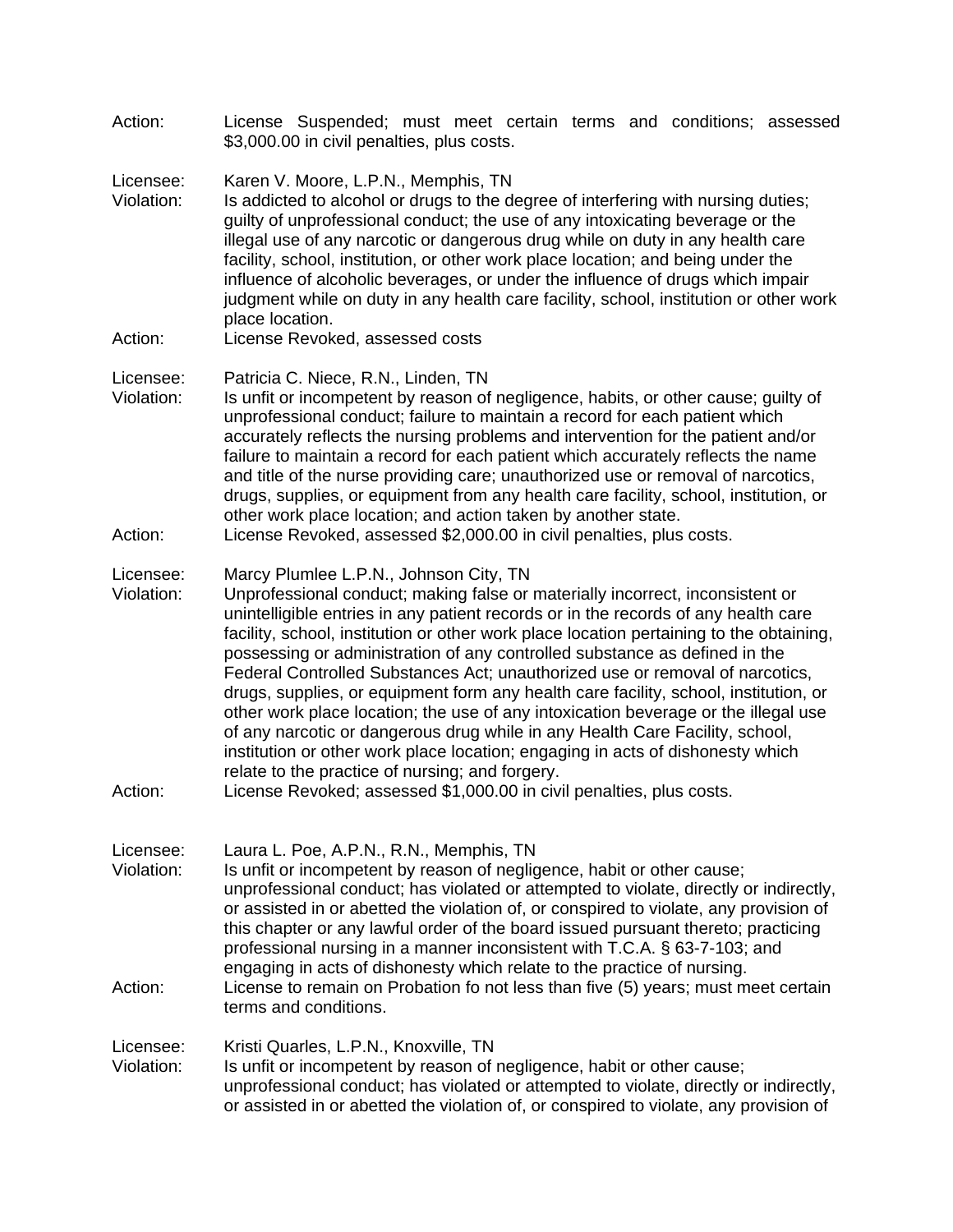| Action:                            | this chapter or any lawful order of the board issued pursuant thereto; and<br>engaging in acts of dishonesty which relate to the practice of nursing.<br>License Revoked; assessed costs                                                                                                                                                                                                                                                                                                                                                                                                                                                                                                                                                                                                                                                                                                                                                                                                                                                                                                                                                  |
|------------------------------------|-------------------------------------------------------------------------------------------------------------------------------------------------------------------------------------------------------------------------------------------------------------------------------------------------------------------------------------------------------------------------------------------------------------------------------------------------------------------------------------------------------------------------------------------------------------------------------------------------------------------------------------------------------------------------------------------------------------------------------------------------------------------------------------------------------------------------------------------------------------------------------------------------------------------------------------------------------------------------------------------------------------------------------------------------------------------------------------------------------------------------------------------|
| Licensee:<br>Violation:<br>Action: | Gail Suzette Rasmussen, R.N., Cordova, TN<br>Is unfit or incompetent by reason of negligence, habits or other cause; is addicted<br>to alcohol or drugs to the degree of interfering with nursing duties; guilty of<br>unprofessional conduct; being under the influence of alcoholic beverages or<br>under the influence of drugs which impair judgment while on duty in any health<br>care facility, school, institution or other work place location; and practicing<br>professional nursing in a manner inconsistent with T.C.A. § 63-7-103.<br>License Suspended; must meet certain terms and conditions; assessed costs.                                                                                                                                                                                                                                                                                                                                                                                                                                                                                                            |
| Licensee:<br>Violation:            | Alma Rice, R.N., Dyersburg, TN<br>Is guilty of a crime; unfit or incompetent by reason of negligence, habits or other<br>cause; unprofessional conduct; has violated or attempted to violate, directly or<br>indirectly, or assisted in or abetted the violation of, or conspired to violate, any<br>provision of this chapter or any lawful order of the board issued pursuant thereto;<br>abandoning or neglecting a patient requiring nursing care; making false or<br>materially incorrect, inconsistent or unintelligible entries in any patient records or<br>in the records of any health care facility, school, institution or other work place<br>location pertaining to the obtaining, possessing or administration of any<br>controlled substance as defined in the Federal Controlled Substances Act;<br>unauthorized use or removal of narcotics, drugs, supplies, or equipment form any<br>health care facility, school, institution, or other work place location; impersonating<br>another licensed practitioner; action in another state; and engaging in acts of<br>dishonesty which relate to the practice of nursing. |
| Action:                            | License Revoked for one (1) year; assessed cost.                                                                                                                                                                                                                                                                                                                                                                                                                                                                                                                                                                                                                                                                                                                                                                                                                                                                                                                                                                                                                                                                                          |
| Licensee:<br>Violation:<br>Action: | Shelley G. Rucker, L.P.N., Smyrna, GA<br>Is guilty of fraud and deceit, in procuring or attempting to procure a license to<br>practice nursing; guilty of unprofessional conduct; and engaging in acts of<br>dishonesty which relate to the practice of nursing.<br>License Suspended; must meet certain terms and conditions.                                                                                                                                                                                                                                                                                                                                                                                                                                                                                                                                                                                                                                                                                                                                                                                                            |
| Licensee:<br>Violation:            | Kimberly Rymer, R.N., Altamont, TN<br>Is guilty of a crime; unprofessional conduct; and engaging in acts of dishonesty<br>which relate to the practice of nursing.                                                                                                                                                                                                                                                                                                                                                                                                                                                                                                                                                                                                                                                                                                                                                                                                                                                                                                                                                                        |
| Action:                            | License placed on Probation for no less than three (3) years.                                                                                                                                                                                                                                                                                                                                                                                                                                                                                                                                                                                                                                                                                                                                                                                                                                                                                                                                                                                                                                                                             |
| Licensee:<br>Violation:            | Katherine Yvonne Teeters, L.P.N., Chattanooga, TN<br>Unfit or incompetent by reason of negligence, habits, or other cause; guilty of<br>unprofessional conduct; failure to maintain a record for each patient which<br>accurately reflects the nursing problems and intervention for the patient and/or<br>failure to maintain a record for each patient which accurately reflects the name<br>and title of the nurse providing care; making false or materially incorrect,<br>inconsistent or unintelligible entries in any patient records or in the records of any<br>health care facility, school, institution or other work place location pertaining to<br>the obtaining, possession or administration of any controlled substance as<br>defined in the Federal Controlled Substances Act; unauthorized use or removal                                                                                                                                                                                                                                                                                                              |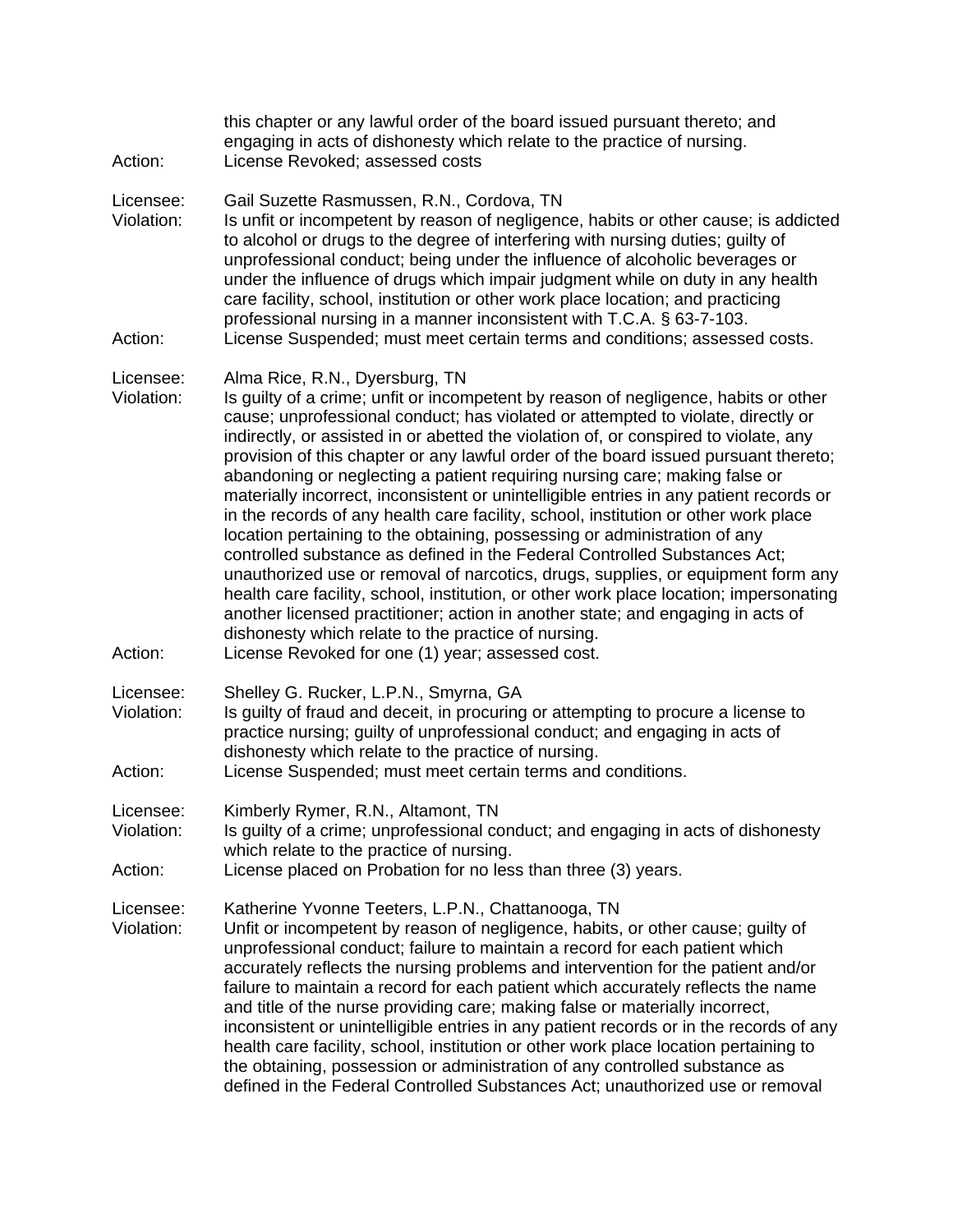| of narcotics, drugs, supplies, or equipment from any health care facility, school,<br>institution, or other work place location.<br>License Suspended; must meet certain terms and conditions; assessed costs.                                                                                                                                                                                                                                                                                                                                                                                                                                                                                                                                                           |
|--------------------------------------------------------------------------------------------------------------------------------------------------------------------------------------------------------------------------------------------------------------------------------------------------------------------------------------------------------------------------------------------------------------------------------------------------------------------------------------------------------------------------------------------------------------------------------------------------------------------------------------------------------------------------------------------------------------------------------------------------------------------------|
| Aleta Perkinson Walker, R.N., Sevierville, TN<br>Is unfit or incompetent by reason of negligence, habits or other cause; is addicted<br>to alcohol or drugs to the degree of interfering with nursing duties; guilty of<br>unprofessional conduct; use of any intoxication beverage or the illegal use of any<br>narcotic or dangerous drug while in any Health Care Facility, school, institution or<br>other work place location; being under the influence of alcoholic beverages or<br>under the influence of drugs which impair judgment while on duty in any health<br>care facility, school, institution or other work place location; and practicing<br>professional nursing in a manner inconsistent with T.C.A. § 63-7-103.<br>License Revoked; assessed costs |
| Susan C. Webster, L.P.N., New Tazewell, TN<br>Unprofessional conduct; has violated or attempted to violate, directly or indirectly,<br>or assisted in or abetted the violation of, or conspired to violate, any provision of<br>this chapter or any lawful order of the board issued pursuant thereto; action taken<br>in another state; and engaging in acts of dishonesty which relate to the practice<br>of nursing.                                                                                                                                                                                                                                                                                                                                                  |
| License placed on Probation for no less than one (1) year; must meet certain<br>terms and conditions.                                                                                                                                                                                                                                                                                                                                                                                                                                                                                                                                                                                                                                                                    |
| Apryl L. White, L.P.N., Cumberland City, TN<br>Unfit or incompetent by reason of negligence, habits, or other cause; guilty of<br>unprofessional conduct; has violated or attempted to violate, directly or indirectly,<br>or assisted in or abetted the violation of, or conspired to violate, any provision of<br>this chapter or any lawful order of the board issued pursuant thereto; and being<br>under the influence of alcoholic beverages, or under the influence of drugs which<br>impair judgment while on duty in any health care facility, school, institution or<br>other work place location.<br>License Suspended; must meet certain terms and conditions; assessed costs.                                                                               |
| Catherine Dawn Williams, L.P.N., Maryville, TN<br>Abandoning or neglecting a patient requiring nursing care; unprofessional<br>conduct; and practicing professional nursing in a manner inconsistent with T.C.A.<br>$§$ 63-7-108.                                                                                                                                                                                                                                                                                                                                                                                                                                                                                                                                        |
| License placed on Probation for no less than one (1) year; employer must<br>provide quarterly job performance reports.                                                                                                                                                                                                                                                                                                                                                                                                                                                                                                                                                                                                                                                   |
| Lisa J. Wright, L.P.N., Russellville, TN<br>Unprofessional conduct; has violated or attempted to violate, directly or indirectly,<br>or assisted in or abetted the violation of, or conspired to violate, any provision of<br>this chapter or any lawful order of the board issued pursuant thereto; action taken<br>in another state; and engaging in acts of dishonesty which relate to the practice<br>of nursing.<br>License Revoked                                                                                                                                                                                                                                                                                                                                 |
| Carolyn Sue Wright, R.N., Lawrenceburg, TN<br>Guilty of a crime                                                                                                                                                                                                                                                                                                                                                                                                                                                                                                                                                                                                                                                                                                          |
|                                                                                                                                                                                                                                                                                                                                                                                                                                                                                                                                                                                                                                                                                                                                                                          |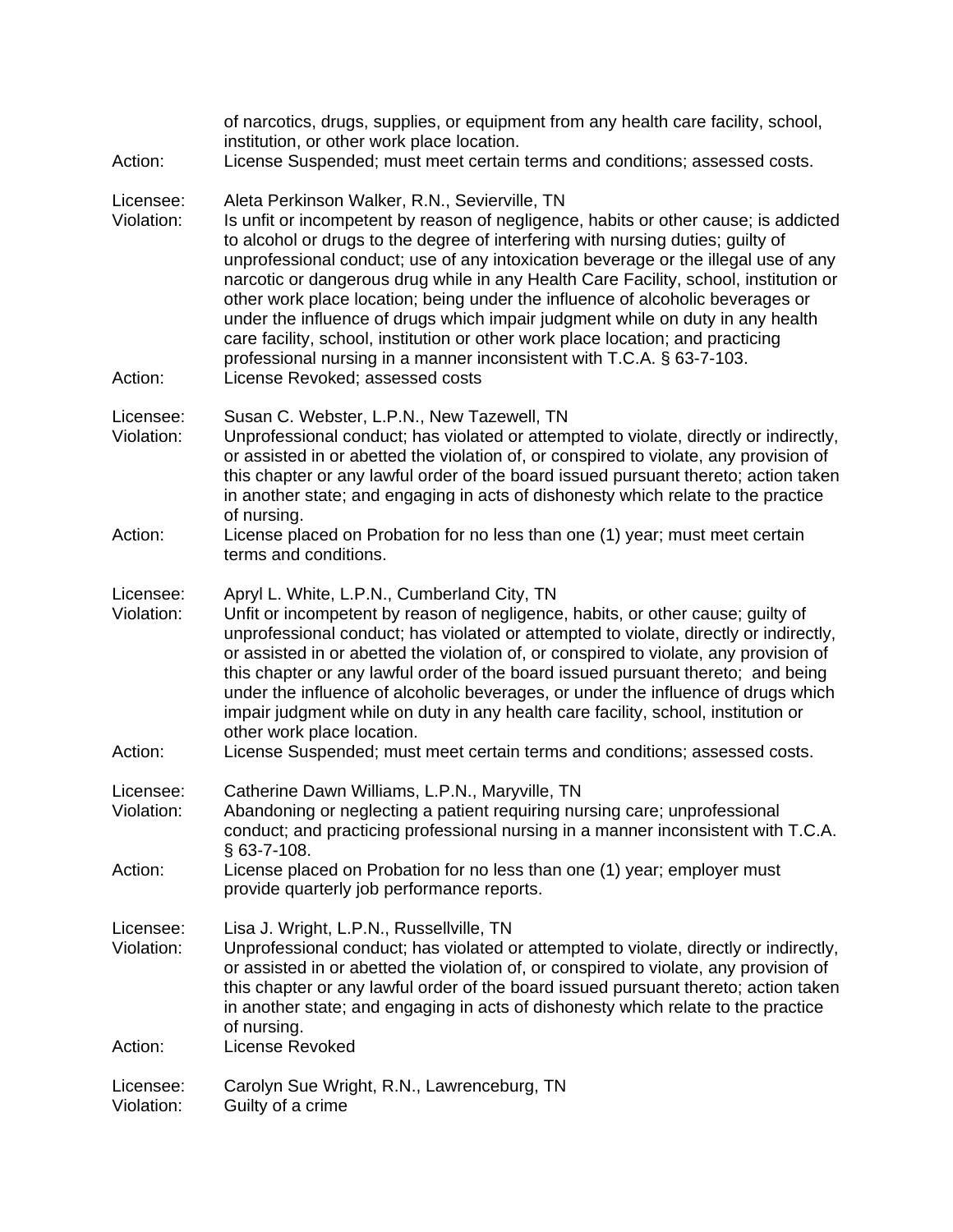# Licensee: Michael J. York, R.N., Martin, TN Violation: Unprofessional conduct; has violated or attempted to violate, directly or indirectly, or assisted in or abetted the violation of, or conspired to violate, any provision of this chapter or any lawful order of the board issued pursuant thereto. Action: License Revoked; assessed costs

Licensee: Kristiana M. Zimmerman, R.N., Chattanooga, TN

Action: License Revoked; assessed costs

- Violation: Unfit or incompetent by reason of negligence, habits, or other cause; is addicted to alcohol or drugs to the degree of interfering with nursing duties; guilty of unprofessional conduct; making false or materially incorrect, inconsistent or unintelligible entries in any patient records or in the records of any health care facility, school, institution or other work place location pertaining to the obtaining, possession or administration of any controlled substance as defined in the Federal Controlled Substances Act; unauthorized use or removal of narcotics, drugs, supplies, or equipment from any health care facility, school, institution, or other work place location; being under the influence of alcoholic beverages, or under the influence of drugs which impair judgment while on duty in any health care facility, school, institution or other work place location; and practicing professional nursing in a manner inconsistent with T.C.A. § 63-7-103.
- Action: License placed on Probation to run concurrent with TNPAP contract.

# **BOARD OF VETERINARY MEDICAL EXAMINERS**

Licensee: L. Richard Smith, D.V.M., Nashville, TN

- Violation: Willful or repeated violation of any provisions of this chapter or any rules of the board; unprofessional or unethical conduct, or engaging in practices in connection with the practice of veterinary medicine that are in violation of the standards of professional conduct, as defined in this section or prescribed by the rules of the board; conduct reflecting unfavorably upon the profession of veterinary medicine; addiction to the habitual use of intoxicating liquors, narcotics, or other stimulants to such an extent as to incapacitate the applicant or licensee from the performance of that applicant's or the licensee's professional obligations and duties; being under the influence of alcoholic beverages, or under the influence of illegal drugs which impair judgment while on duty in any animal health care facility, institution or other work place location; and any violation of the T.C.A. § 63-12-124.
- Action: License placed on Probation, must meet certain terms and conditions, assessed \$5000.00 in civil penalties, plus costs.

#### **JUNE 2008 ABUSE REGISTRY PLACEMENTS**

- Individual: Orion Word, Knoxville, TN
- Abuse: Neglect
- Action: Placed on Abuse Registry
- Individual: Bridgette Mayo, information not provided Abuse: Misappropriation
- Action: Placed on Abuse Registry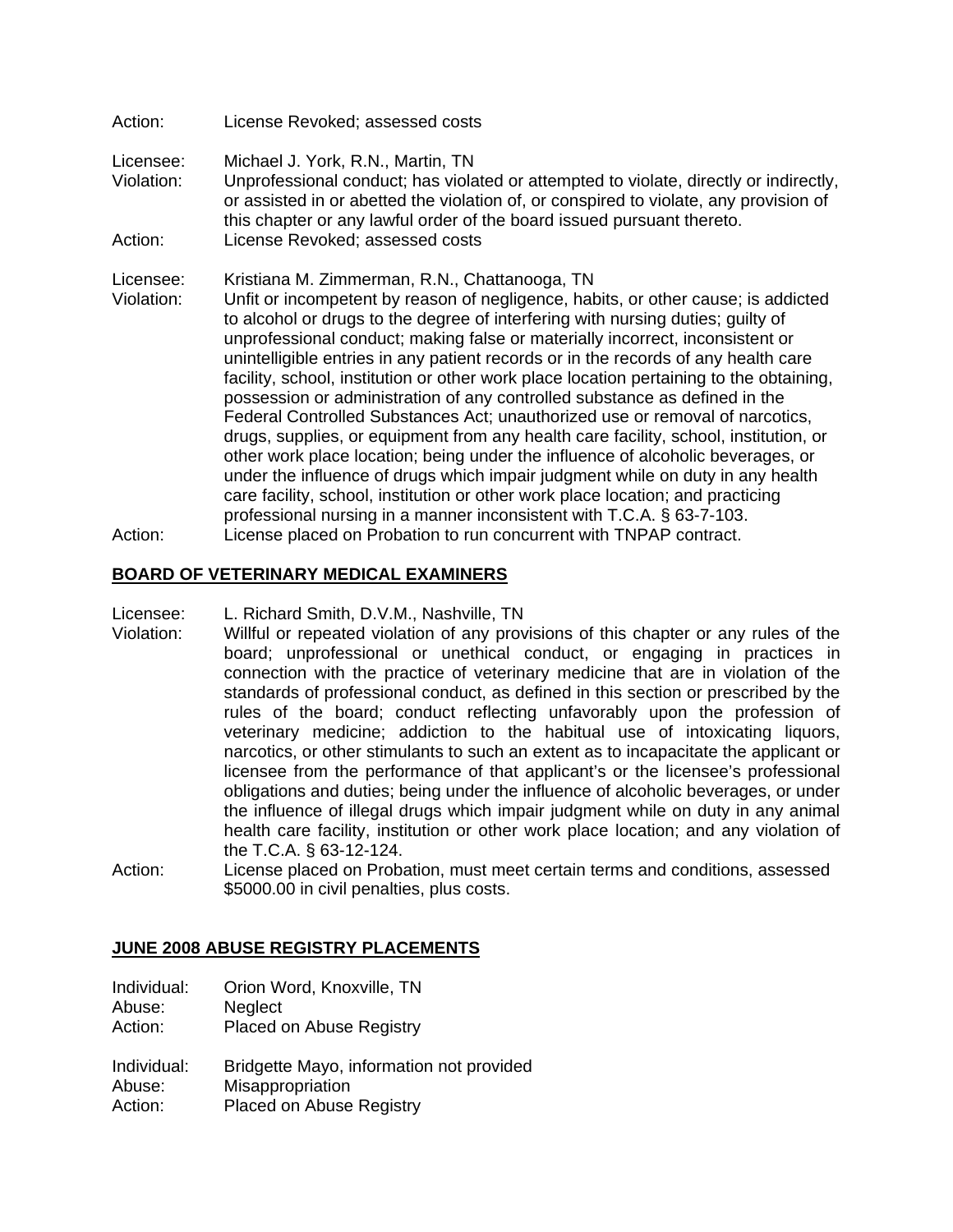| Individual: | Delisa Cleveland, Knoxville, TN         |
|-------------|-----------------------------------------|
| Abuse:      | Emotional/Verbal/Neglect                |
| Action:     | Placed on Abuse Registry                |
| Individual: | Karen Boyland, Bartlett, TN             |
| Abuse:      | Verbal/Emotional/Neglect                |
| Action:     | Placed on Abuse Registry                |
| Individual: | Tinyia King, Greeneville, TN            |
| Abuse:      | Verbal/Neglect                          |
| Action:     | <b>Placed on Abuse Registry</b>         |
| Individual: | Doris Smalls, Nashville, TN             |
| Abuse:      | Neglect/Verbal/Physical                 |
| Action:     | Placed on Abuse Registry                |
| Individual: | Daniel Shelton, Chattanooga, TN         |
| Abuse:      | Misappropriation                        |
| Action:     | <b>Placed on Abuse Registry</b>         |
| Individual: | Uchechukwu N. Onyekwerer, Nashville, TN |
| Abuse:      | Neglect                                 |
| Action:     | <b>Placed on Abuse Registry</b>         |
| Individual: | David Murray, Trenton, TN               |
| Abuse:      | Neglect                                 |
| Action:     | <b>Placed on Abuse Registry</b>         |
| Individual: | Robin Daniels, Tazewell, TN             |
| Abuse:      | Neglect                                 |
| Action:     | <b>Placed on Abuse Registry</b>         |
| Individual: | Shane Johnson, Waynesboro, TN           |
| Abuse:      | Physical/Verbal                         |
| Action:     | <b>Placed on Abuse Registry</b>         |
| Individual: | William Hughes, Memphis, TN             |
| Abuse:      | <b>Physical/Neglect</b>                 |
| Action:     | <b>Placed on Abuse Registry</b>         |
| Individual: | Robin Cole-White, Nashville, TN         |
| Abuse:      | Misappropriation                        |
| Action:     | <b>Placed on Abuse Registry</b>         |
| Individual: | Kenneth Turner, Memphis, TN             |
| Abuse:      | Physical/Neglect                        |
| Action:     | <b>Placed on Abuse Registry</b>         |
| Individual: | Ashley Mason, Memphis, TN               |